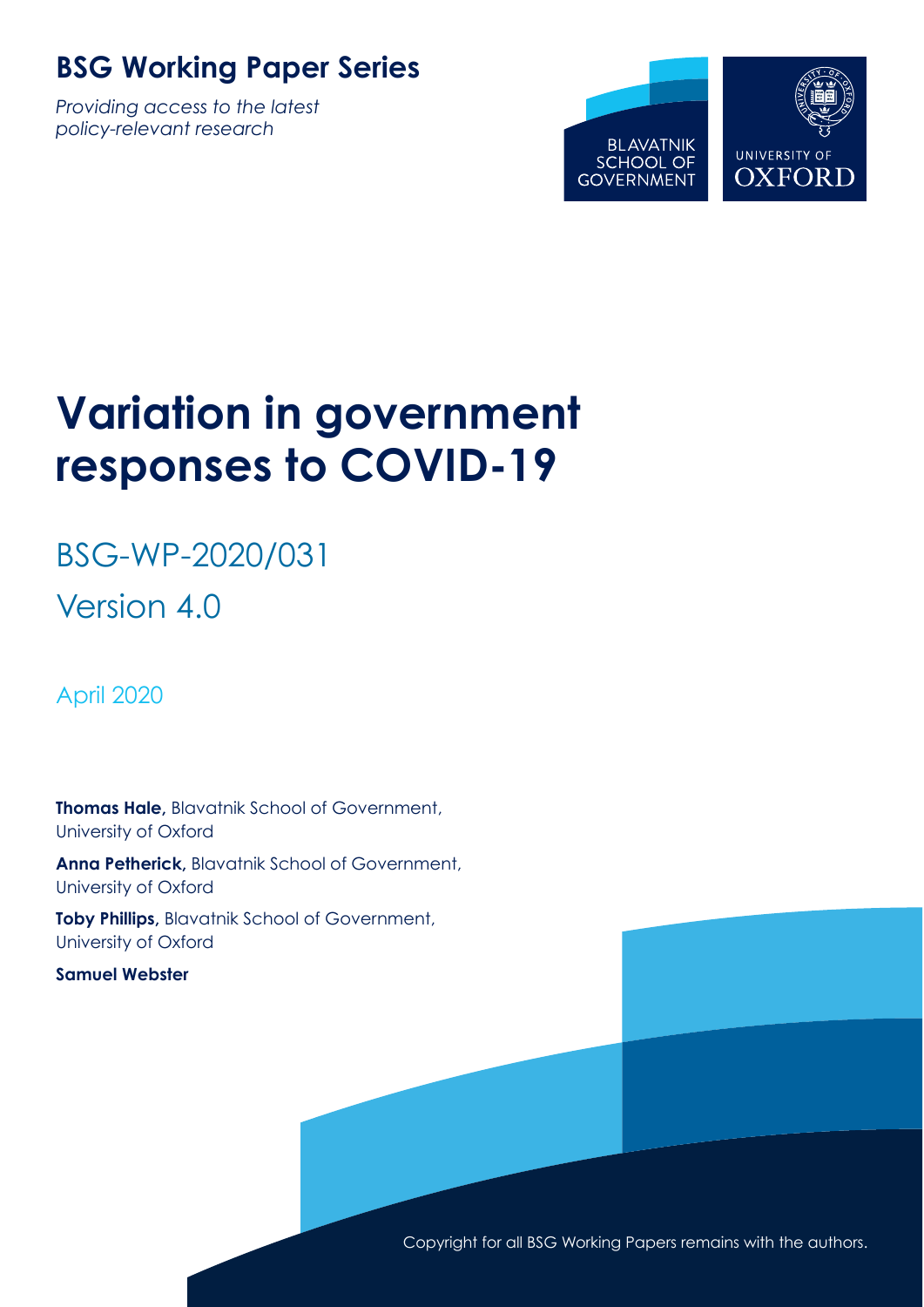### **Variation in government responses to COVID-19**

Version 4.0 7 April 2020

**This working paper is updated frequently. Check for most recent version here: www.bsg.ox.ac.uk/covidtracker**

**Dr Thomas Hale**, Associate Professor, Blavatnik School of Government, University of Oxford **Dr Anna Petherick**, Departmental Lecturer, Blavatnik School of Government, University of Oxford **Mr Toby Phillips**, Blavatnik School of Government, University of Oxford **Dr Samuel Webster**

**Abstract:** COVID-19 has prompted a wide range of responses from governments around the world. There is a pressing need for up-to-date policy information as these responses proliferate, and governments weigh decisions about the stringency of their policies against other concerns. We introduce the Oxford COVID-19 Government Response Tracker (OxCGRT), providing a systematic way to track the stringency of government responses to COVID-19 across countries and time. Using a novel index that combines various measures of government responses, we describe variation in government responses, explore whether rising stringency of response affects the rate of infection, and identify correlates of more or less stringent responses.

**Recommended citation:** Hale, Thomas, Anna Petherick, Toby Phillips, Samuel Webster. "Variation in Government Responses to COVID-19" Version 3.0. *Blavatnik School of Government Working Paper.* March 31, 2020. Available: www.bsg.ox.ac.uk/covidtracker

**Acknowledgements**: We are grateful to the strong support from students and staff at the Blavatnik School of Government and across the University of Oxford for contributing time and energy to data collection and the broader development of Oxford COVID-19 Government Response Tracker. We welcome further feedback on this project as it evolves.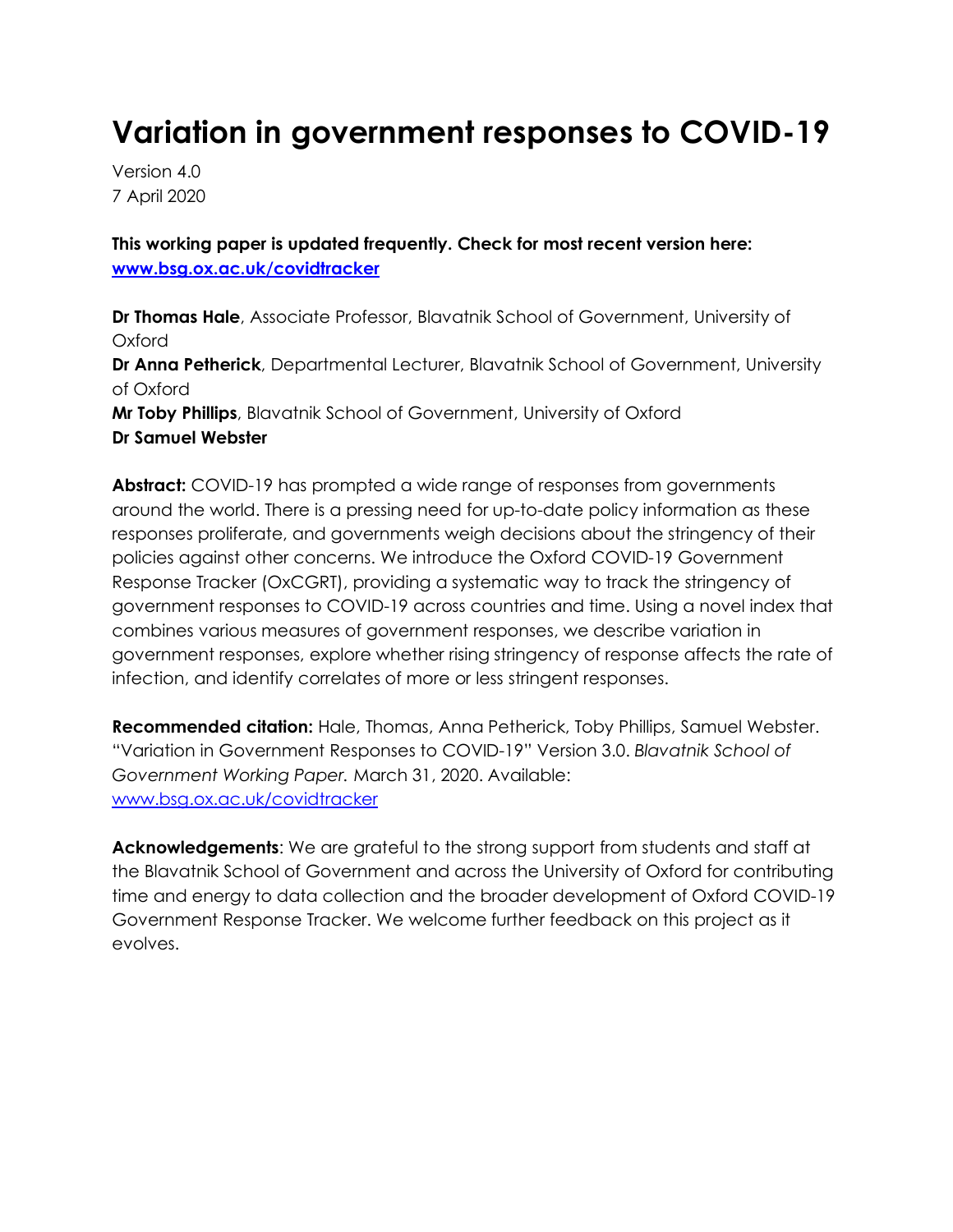# 1. Introduction

The rapid spread of COVID-19 globally has created a wide range of responses from governments. Common measures include school closings, travel restrictions, bans on public gatherings, and other interventions to create social distancing or to augment public health provision. However, governments have varied substantially in the measures that they have adopted and how quickly they have adopted them. This variation has created debate as policymakers and publics deliberate over the level of response that should be pursued, and as public health experts learn in real time the measures that are more or less effective.

The Oxford COVID-19 Government Response Tracker (OxCGRT) provides a systematic cross-national, cross-temporal measure to understand how government responses have evolved over the full period of the disease's spread. The project tracks governments' policies and interventions across a standardized series of indicators and creates a composite index to measure the stringency of these responses. Data is collected and updated in real time by a team of dozens of students and staff at Oxford University.

This working paper briefly describes the data OxCGRT collects and presents some basic measures of variation across governments. It will be updated regularly as the pandemic and governments' responses evolve.

### 2. Data and measurement

OxCGRT seeks publicly available information on 11 indicators (S1-13) of government response (see Table 1). S1-S7 are policy decisions relating to various kinds of public gatherings, and are recorded on an ordinal scale; S8-S11 are financial indicators, recorded as continuous variables; S12 and S13 relate to COVID-19 testing and contact tracing. S1-S6 are further classified as either "targeted" (meaning they apply only in a geographically concentrated area) or "general" (meaning they apply throughout the entire jurisdiction).

| -ID            | <b>Name</b>       | <b>Description</b>                                | <b>Measuremen</b>             | <b>Coding instructions</b>                                      |
|----------------|-------------------|---------------------------------------------------|-------------------------------|-----------------------------------------------------------------|
| S <sup>1</sup> | School<br>closing | Record closings<br>of schools and<br>universities | Ordinal scale<br>+ binary for | 0 - No measures<br>1 - Recommend closing<br>2 - Require closing |

#### **Table 1: Indicators and coding instructions**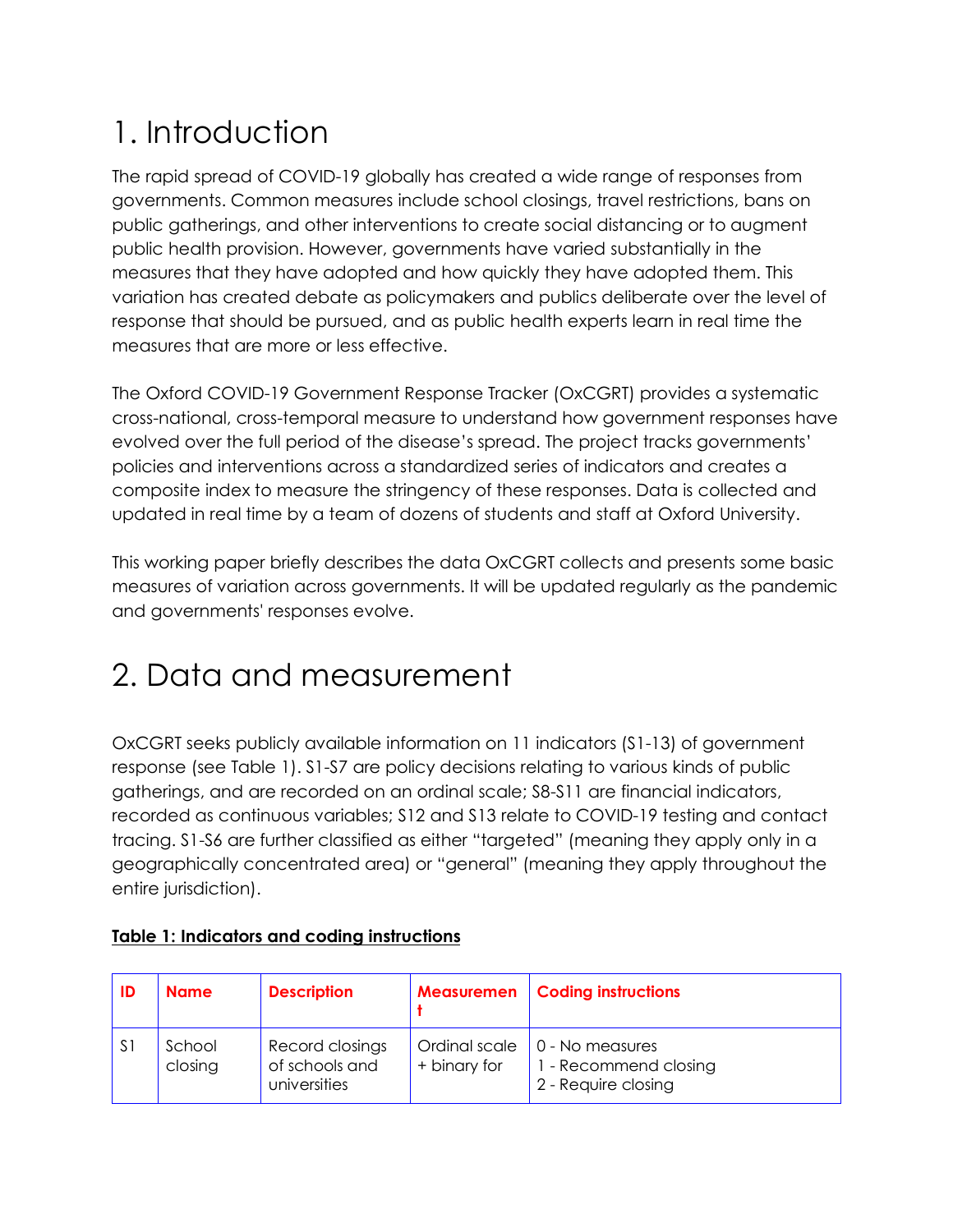|                |                                                |                                                      | geographic<br>scope                                  | 0 - Targeted<br>1- General                                                                              |
|----------------|------------------------------------------------|------------------------------------------------------|------------------------------------------------------|---------------------------------------------------------------------------------------------------------|
| S <sub>2</sub> | Workplace<br>closing                           | Record closings<br>of workplaces                     | Ordinal scale<br>+ binary for<br>geographic<br>scope | 0 - No measures<br>1 - recommend closing<br>2 require closing                                           |
|                |                                                |                                                      |                                                      | 0 - Targeted<br>1- General                                                                              |
| S <sub>3</sub> | Cancel<br>public<br>events                     | Record<br>cancelling public<br>events                | Ordinal scale<br>+ binary for<br>geographic<br>scope | 0- No measures<br>1 - Recommend cancelling<br>2 - Require cancelling                                    |
|                |                                                |                                                      |                                                      | 0 - Targeted<br>1- General                                                                              |
| S <sub>4</sub> | Close<br>public<br>transport                   | Record closing of<br>public transport                | Ordinal scale<br>+ binary on<br>geographic<br>scope  | 0 - No measures<br>1 - Recommend closing<br>2 - Require closing                                         |
|                |                                                |                                                      |                                                      | 0 - Targeted<br>1- General                                                                              |
| S <sub>5</sub> | Public info<br>campaigns                       | Record presence<br>of public info<br>campaigns       | Binary +<br>binary on<br>geographic<br>scope         | 0 -No COVID-19 public information<br>campaign<br>1 - COVID-19 public information<br>campaign            |
|                |                                                |                                                      |                                                      | 0 - Targeted<br>1- General                                                                              |
| S6             | <b>Restrictions</b><br>on internal<br>movement | Record<br>restrictions on<br>internal<br>movement    | Ordinal scale<br>+ binary on<br>geographic<br>scope  | 0 - No measures<br>1 - recommend movement restriction<br>2 - restrict movement                          |
|                |                                                |                                                      |                                                      | 0 - Targeted<br>1- General                                                                              |
| S7             | Internation<br>al travel<br>controls           | Record<br>restrictions on<br>international<br>travel | Ordinal scale                                        | 0 - No measures<br>1 - Screening<br>2 - Quarantine on high-risk regions<br>3 - Ban on high-risk regions |
| S <sub>8</sub> | Fiscal<br>measures                             | What economic<br>stimulus policies<br>are adopted?   | <b>USD</b>                                           | Value of fiscal stimuli, including<br>spending or tax cuts                                              |
| S9             | Monetary<br>measures                           | What monetary<br>policy<br>interventions?            | %                                                    | Value of interest rate                                                                                  |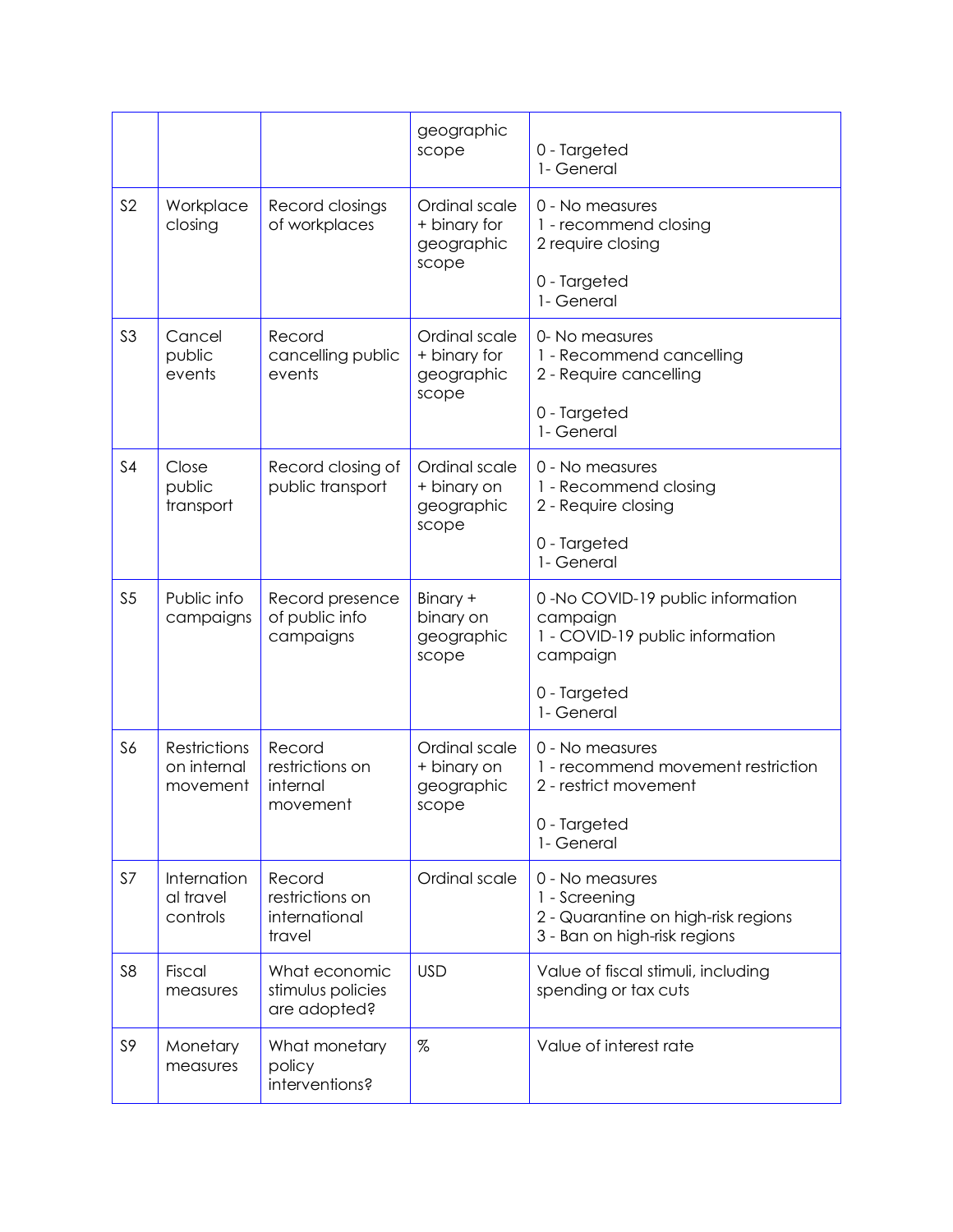| <b>S10</b>      | Emergency<br>investment<br>in health<br>care | Short-term<br>spending on, e.g,<br>hospitals, masks,<br>etc | <b>USD</b>    | Value of new short-term spending on<br>health                                                                                                                                                                                                                                                                                                                                    |
|-----------------|----------------------------------------------|-------------------------------------------------------------|---------------|----------------------------------------------------------------------------------------------------------------------------------------------------------------------------------------------------------------------------------------------------------------------------------------------------------------------------------------------------------------------------------|
| S11             | Investment<br>in vaccines                    | Announced<br>public spending<br>on vaccine<br>development   | <b>USD</b>    | Value of investment                                                                                                                                                                                                                                                                                                                                                              |
| <b>S12</b>      | Testing<br>policy                            | Who can get<br>tested                                       | Ordinal scale | 0 - No testing policy<br>1 - only testing those who both (a)<br>have symptoms, and (b) meet specific<br>criteria (eg key workers, admitted to<br>hospital, came into contact with a<br>known case, returned from overseas)<br>2 - testing of anyone showing COVID-<br>19 symptoms<br>3 - open public testing (eg "drive<br>through" testing available to<br>asymptomatic people) |
| S <sub>13</sub> | Contact<br>tracing                           | Are governments<br>doing contact<br>tracing                 | Ordinal scale | 0 - no contact tracing<br>1 - limited contact tracing - not done<br>for all cases<br>2 - comprehensive contact tracing -<br>done for all cases                                                                                                                                                                                                                                   |

Data is collected from publicly available sources such as news articles and government press releases and briefings. These are identified via internet searches by a team of over one hundred Oxford University students and staff. OxCGRT records the original source material so that coding can be checked and substantiated.

OxCGRT began with the 11 indicators S1-S11 listed in Table 1, and has added S12 and S13 in the most recent version. Future iterations may include further indicators or more nuanced versions existing indicators.

Governments' responses to COVID-19 exhibit significant nuance and heterogeneity. Consider, for example, S1, school closing: in some places, all schools have been shut; in other places, universities closed on a different timescale than primary schools; in other places still, schools remain open only for the children of essential workers. Moreover, like any policy intervention, their effect is likely to be highly contingent on local political and social contexts. These issues create substantial measurement difficulties when seeking to compare national responses in a systematic way.

Composite measures – which combine different indicators into a general index – inevitably abstract away from these nuances. This approach brings both strengths and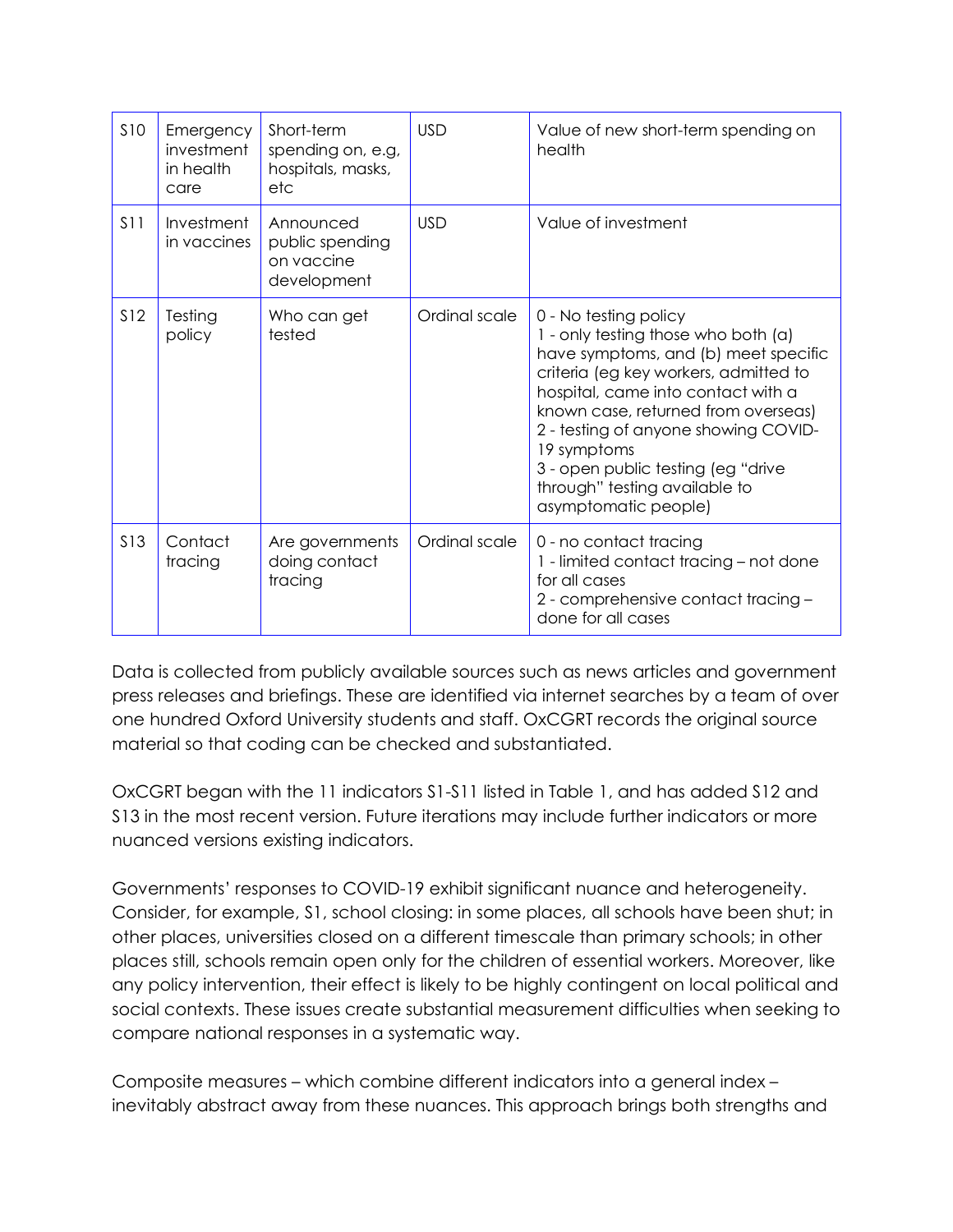limitations. Helpfully, cross-national measures allow for systematic comparisons across countries. By measuring a range of indicators, they mitigate the possibility that any one indicator may be over- or mis-interpreted. However, composite measures also leave out much important information, and make strong assumptions about what kinds of information "counts." If the information left out is systematically correlated with the outcomes of interest, or systematically under- or overvalued compared to other indicators, such composite indices may introduce measurement bias.

Broadly, there are three common ways to create a composite index: a simple additive or multiplicative index that aggregates the indicators, potentially weighting some; Principal Component Analysis (PCA), which weights individual indicators by how much additional variation they explain compared to the others; Principal Factor Analysis (PFA), which seeks to measure an underlying unobservable factor by how much it influences the observable indicators.

Each approach has advantages and disadvantages for different research questions. In this paper we rely on a simple, additive unweighted index as the baseline measure because this approach is most transparent and easiest to interpret. PCA and PFA approaches can be used as robustness checks.

All OxCGRT data is available under the Creative Commons Attribution CC BY standard.1

## 3. COVID-19 Government Response Stringency Index

Our baseline measure of variation in governments' responses is the COVID-19 Government Response Stringency Index (Stringency Index). For each policy response measure S1-S7, we create a score by taking the ordinal value and adding one if the policy is general rather than targeted, if applicable. This creates a score between 0 and 2 and for S5, and 0 and 3 for the other six responses. We then rescale each of these by their maximum value to create a score between 0 and 100, with a missing value contributing 0.2 These seven scores are then averaged to get the composite Stringency Index (Figure 1).

<sup>&</sup>lt;sup>1</sup> www.bsg.ox.ac.uk/covidtracker

 $2$  We use a conservative assumption to calculate the Stringency Index. Where data for one of the seven indicators are missing, they contribute "0" to the Index. An alternative assumption would be to not count missing indicators in the score, essentially assuming they are equal to the mean of the indicators for which we have data for. Our conservative approach therefore "punishes" countries for which less information is available, but also avoids the risk of over-generalizing from limited information.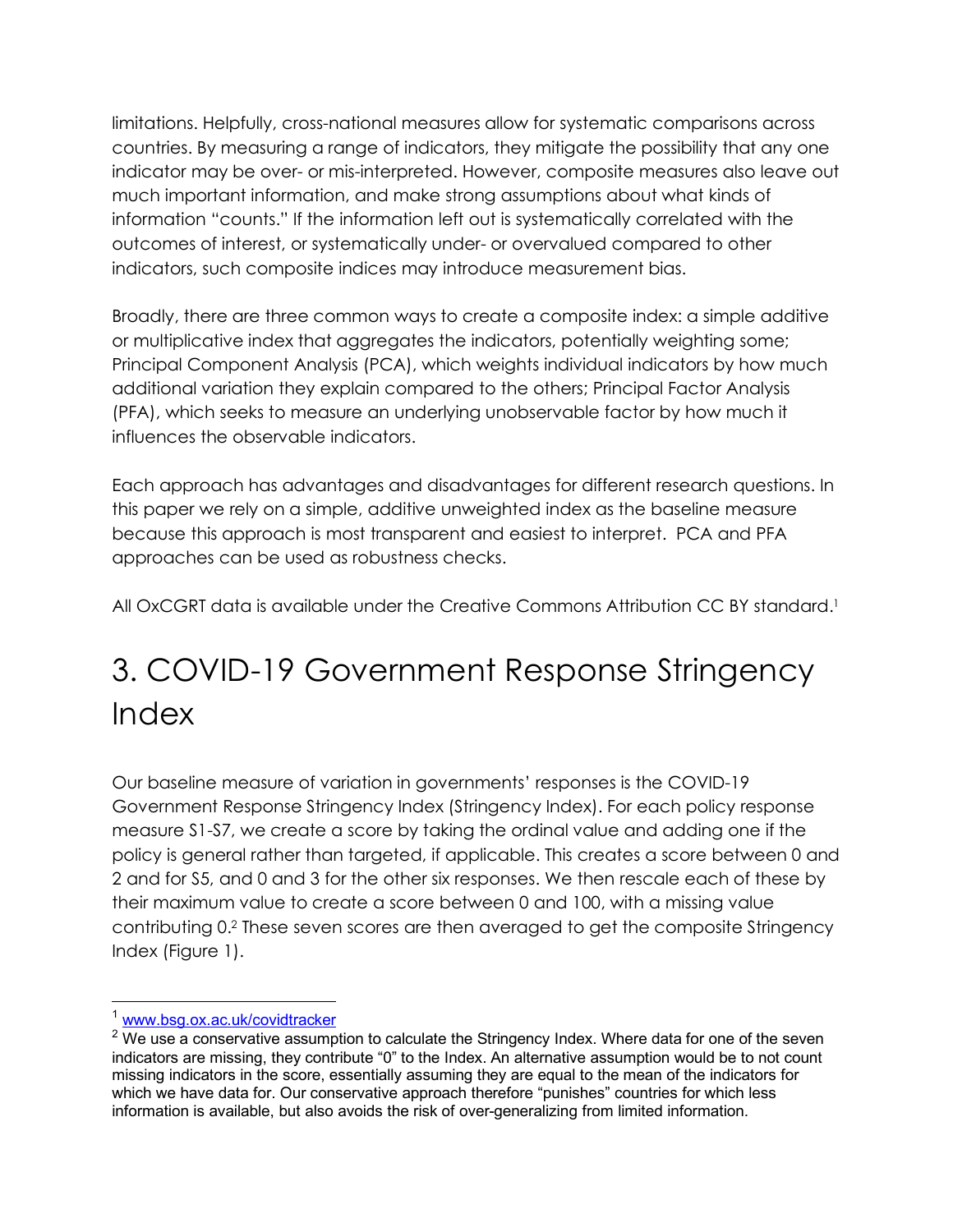At the time of writing, OxCGRT has collected information on the stringency of government responses for over one hundred countries. More countries will be added in future iterations.

Importantly, the Stringency Index should not be interpreted as a measure of the appropriateness or effectiveness of a government's response. It does not provide information on how well policies are enforced, nor does it capture demographic or cultural characteristics that may affect the spread of COVID-10. Its value is instead to allow for efficient cross-national comparisons of government interventions.



#### **Figure 1: Stringency of government responses over time**

OxCGRT also tracks countries' financial responses to COVID-19 via S8-S11. These indicators will be discussed in future iterations of the working paper.

### 4. Variation in government responses

How have governments' responses varied? In general, government responses have become more stringent over the course of the outbreak. However, variation can be seen across countries (Figure 2). This variation is becoming less pronounced over time as more countries implement comprehensive suites of measures.

#### **Figure 2: COVID-19 Government Response Stringency Index by country, April 5, 2020**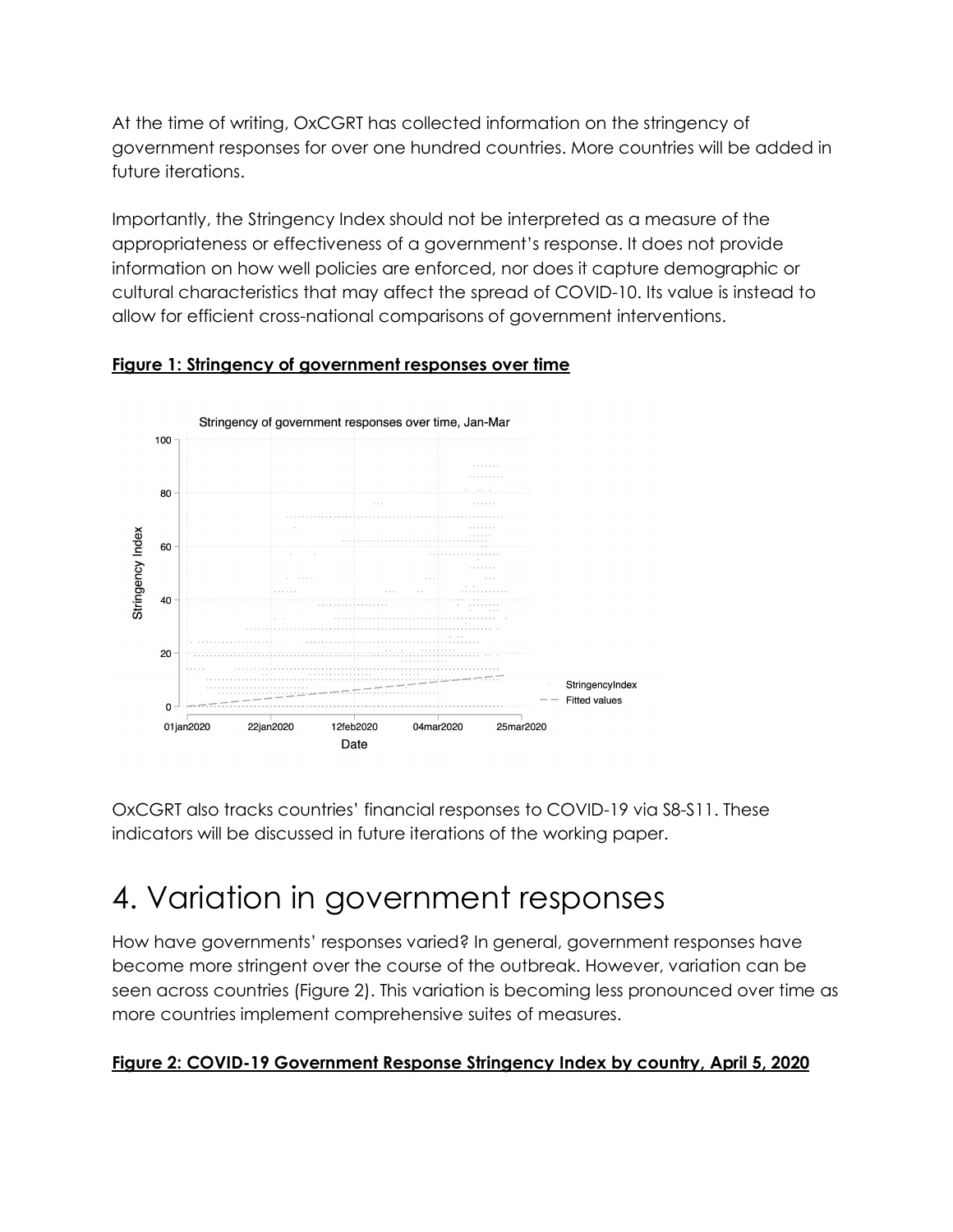Map of government responses to COVID-19



We expect the stringency of response measures to broadly track the spread of the disease. However, the rate at which such measures are adopted plays a critical role in stemming the infection. Relying on WHO data, Figure 3 compares the rate of confirmed deaths (the black line) since the first reported death to changes in a country's Stringency Index (the red line).Some governments immediately ratchet up measures as an outbreak spreads, while in other countries the increase in the stringency of responses lags the growth in new cases.



#### **Figure 3: Reported COVID-19 deaths and stringency Index, selected countries**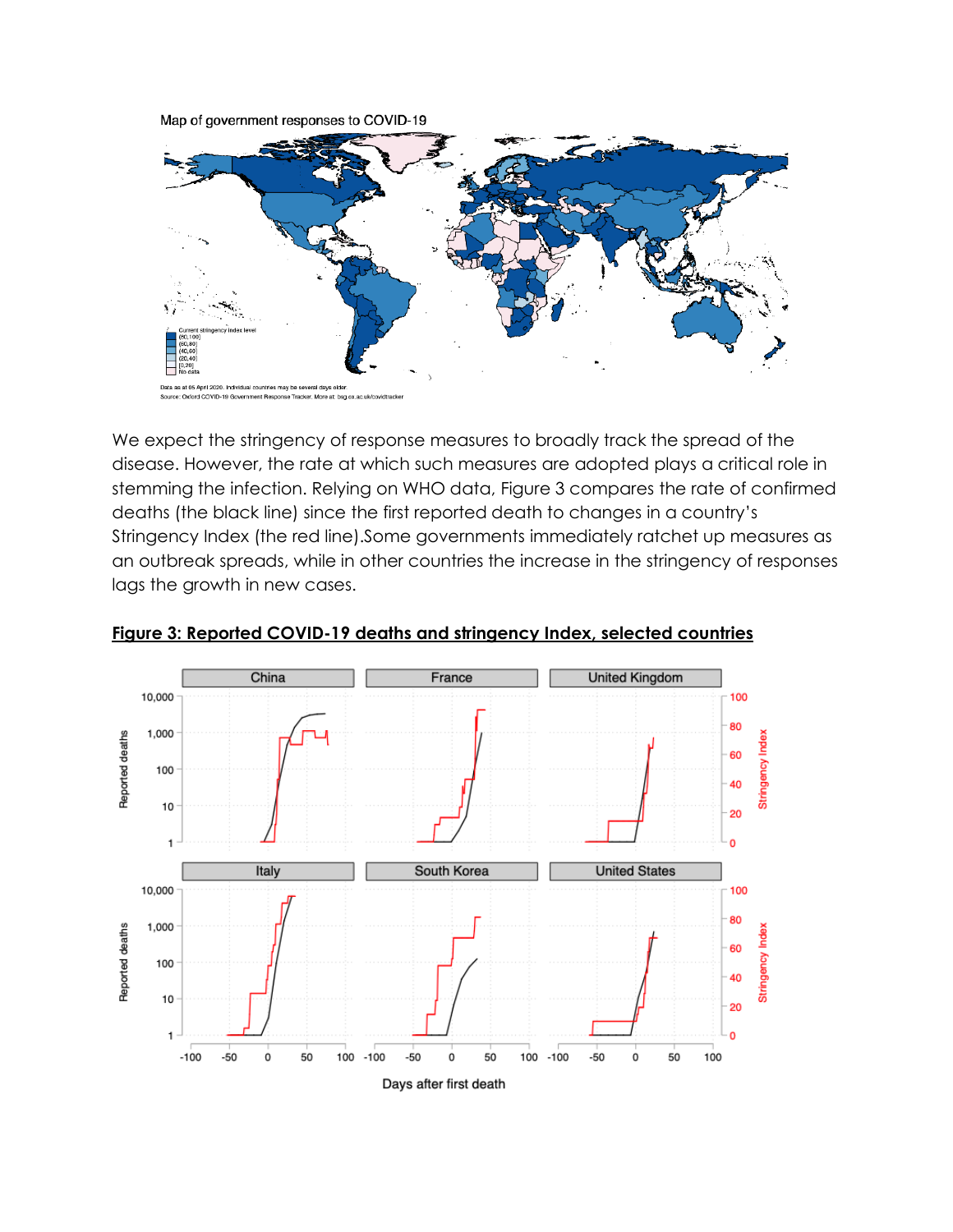Differential responses can also be seen across the entire period. One measure of interest is the Stringency-Risk Ratio, which compares a government's response to the risk it faces. Risk is difficult to measure, since the number of cases recorded is in part a function of how much testing is carried out, which is likely to co-vary with the stringency of the government's response. The number of deaths is not correlated with testing (unless deaths are misattributed) but also correlated with the stringency or the response.

Figure 4 presents the Stringency-Risk Ratio operationalized as the maximum level of stringency a government has reached compared to the total number of cases in that country. Countries above the line can be interpreted as having more stringent measures than the average country, given their number of confirmed cases. Conversely, countries below the line show less stringency than the average country given their number of confirmed cases. Thus, the closer a country is to the top-left corner of Figure 4, the more stringent its response in light of the risk it faces, and conversely, the closer a country is to the bottom-right corner, the less stringent its response given its risk. Over time, we are observing more countries take stringent measures at a lower case load.



#### **Figure 4: Stringency-Risk Ratio**

Another way of thinking about this is to consider at which point in a country's infection trajectory they choose to implement more stringent policies. We generally see that countries increase their level of stringency as their number of confirmed COVID-19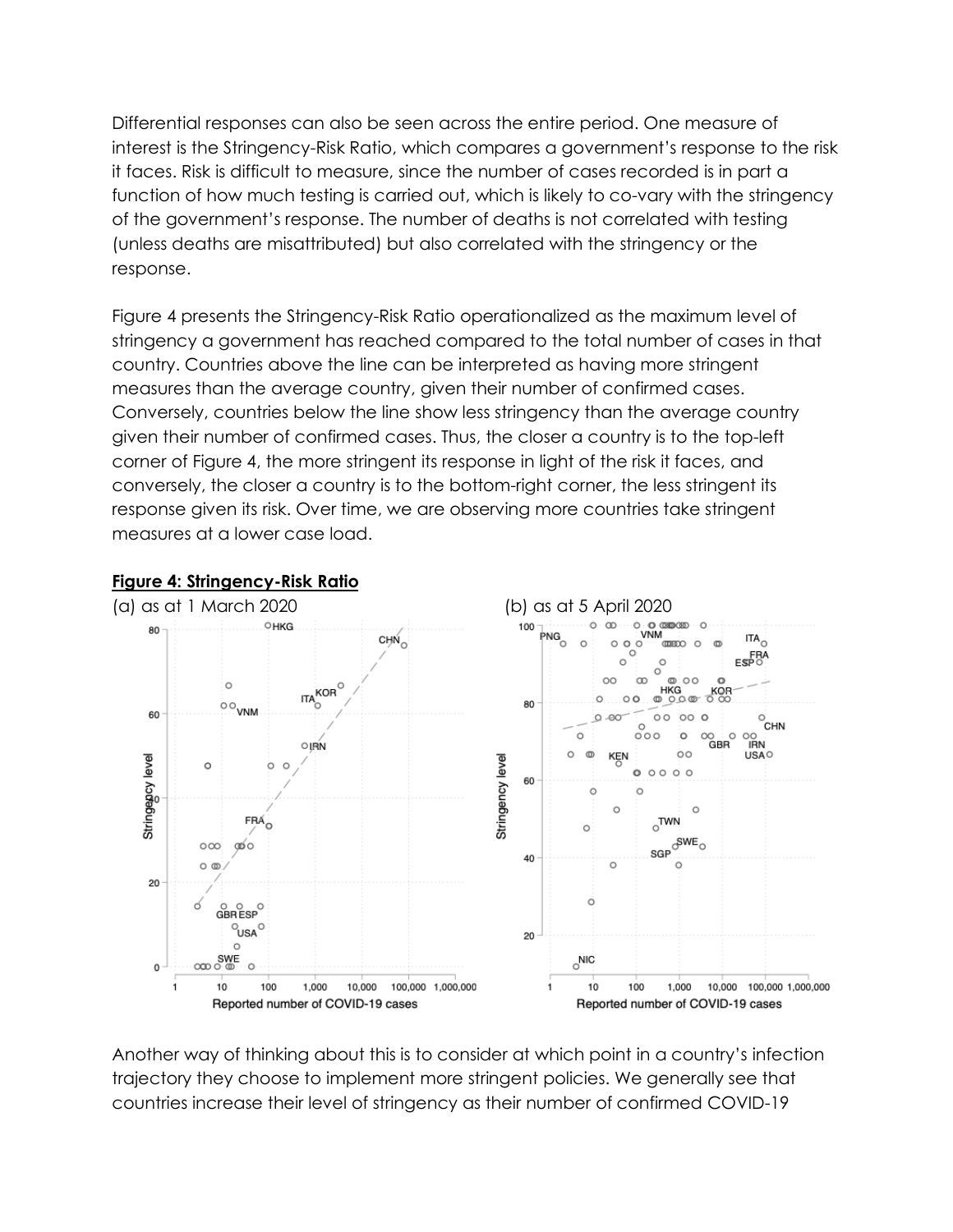cases rise, however there is significant variation in the rate and timing of this relationship. Figure 5 compares this relationship for the same six countries considered in Figure 3 above.



**Figure 5. Stringency-Risk change over time**

Source: Oxford COVID-19 Government Response Tracker. More at: bsg.ox.ac.uk/covidtracker

### 5. Conclusion

As governments continue to respond to COVID-19, it is imperative to study what measures are effective and which are not. While the data presented here do, of course, not measure effectiveness directly, they can be useful input to studies that analyse factors affecting disease progression. OxCGRT seeks to contribute to this knowledge gap by providing a comparable measure of the stringency of government responses over time. We find significant variation in both the measures that governments adopt and when they adopt them. Going forward, governments will benefit from adopting an evidence-based approach to the measures they deploy.

OxCGRT will continue to evolve over the coming weeks as the pandemic progresses. We envision not only updating the data on a regular basis, but also refining and improving the indicators we record for each country.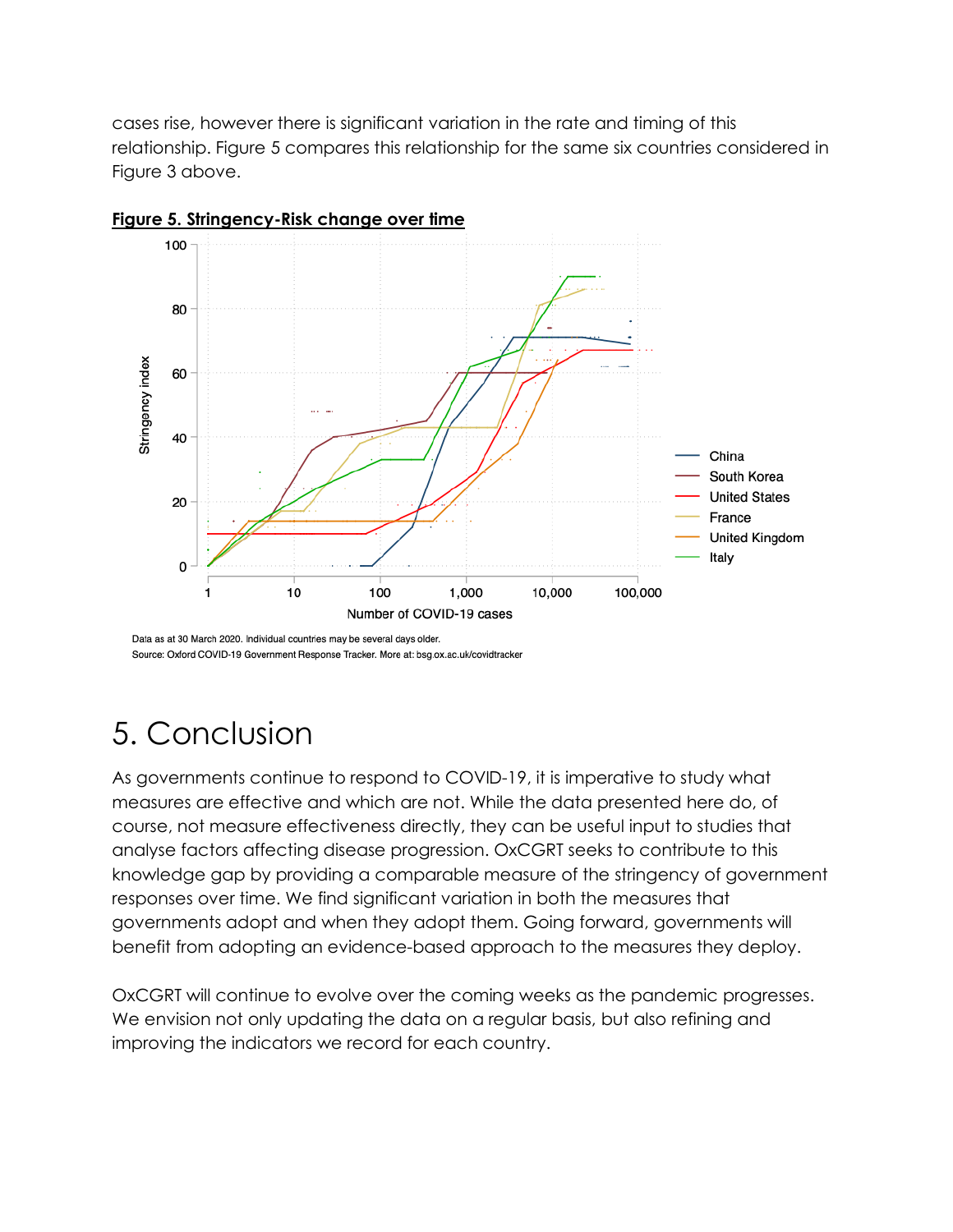It is our hope that scholars, medical professionals, policymakers, and concerned citizens will make use of the OxCGRT data to enhance all countries' responses to the COVID-19 pandemic. We welcome constructive feedback and collaboration on this project as it evolves.

### Data collection team

Aditya Lolla Ahmed Safar Andrea Garaiova Andrea Klaric Andrew Wood Arkar Hein Babu Ahamed Barbara Roggeveen Beatriz Kira Ben Luria Charlotte Rougier Chloe Mayoux Clara Pavillet Connor Lyons Dane Alivarius Dario Moreira Dita Listya Eleanor Altamura Emily Cameron-Blake Fatima Zehra Naqvi Femi Adebola Finn Klebe Francesca Lovell-Read Francesca Valmorbida McSteen Gabriel Podesta Guillermo Miranda Hakeem Onasanya Hala Sheikh Al Souk Helen Tatlow Huma Zile Ilya Zlotnikov Isabela Blumm James Fox James Green

Javier Pardo-Diaz Jenna Hand Jeroen Frijters Jessica Anania Joanna Klimczak Joseph Ssentongo Juan David Gutierrez Juhi Kore Kangning Zhang Katherine Tyson Kaushalya Gupta Kristie Jameson Laura Chavez-Varela Lin Shi Lione Alushula Liu Yang (Victoria) Lore Purroy Sanchez Louisa-Madeline Singer Lucia Soriano Lucy Goodfellow Marcela Reynoso Jurado Maria Paz Astigarraga Baez Martina Lejtreger Maurice Kirschbaum Melody Leong Michael Chen Muktai Panchal Natalia Espinola Negin Shahiar Oksana Matiiash Olga Romanova Paola Del Carpio Ponce Paola Schietekat Sedas Patricia Silva Castillo